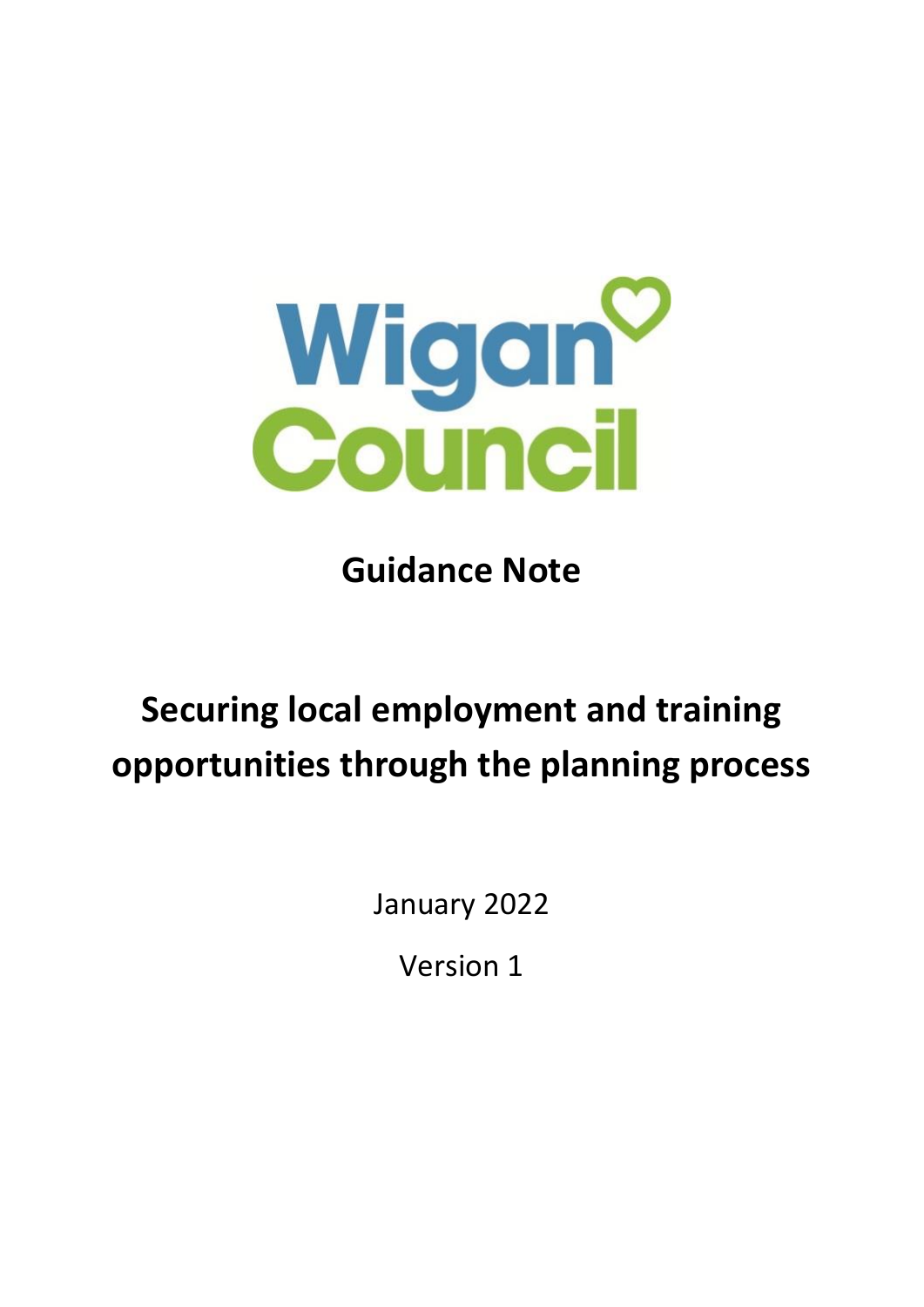# **Guidance Note: Securing local employment and training opportunities through the planning process**

# *Introduction*

Wigan Council has published its *Deal 2030*, an ambitious strategy to make the Borough the best place it can be. One way that we will achieve this is by creating a **thriving inclusive economy**, encouraging investment in the Borough to **create employment opportunities for our residents.** We call this *Community Wealth Building.*

Our ambitions for growth are rapidly being realised on the ground: housebuilding is at its highest level since before the financial crisis, major commercial developments are coming forward, and our town centres are steadily being revitalised through a combination of sensitive intervention and large scale development.

It is important that our residents experience the benefits of this change, including the opportunities that this level of investment creates in the construction sector. The Council has published this Guide to explain how it will work with developers to secure, through the planning process, employment, and training opportunities for Wigan Borough residents during the construction and, as appropriate, the operation of their developments.

# *Planning Policy*

Wigan Council published its planning Core Strategy in 2013. Policy CP5 states:

We will help create sustainable economic growth; boost our economic performance and profile; and provide a wider range of job opportunities, by…

… Seeking agreement with employers and developers to enter into local labour and training agreements through planning obligations or other mechanisms where appropriate.

## *How will the Council aim to secure these aims?*

The Council will use planning conditions, or exceptionally Section 106 agreements, to commit developers to submitting and implementing an Employment and Training Plan. The text of the conditions that the Council will normally propose is included in Appendix 1.

This Guide sets out the information that an Employment and Training Plan should normally cover.

The Council will make available its own services to engage with developers and advise them on Employment and Training Plans, and to provide direct assistance in implementing them.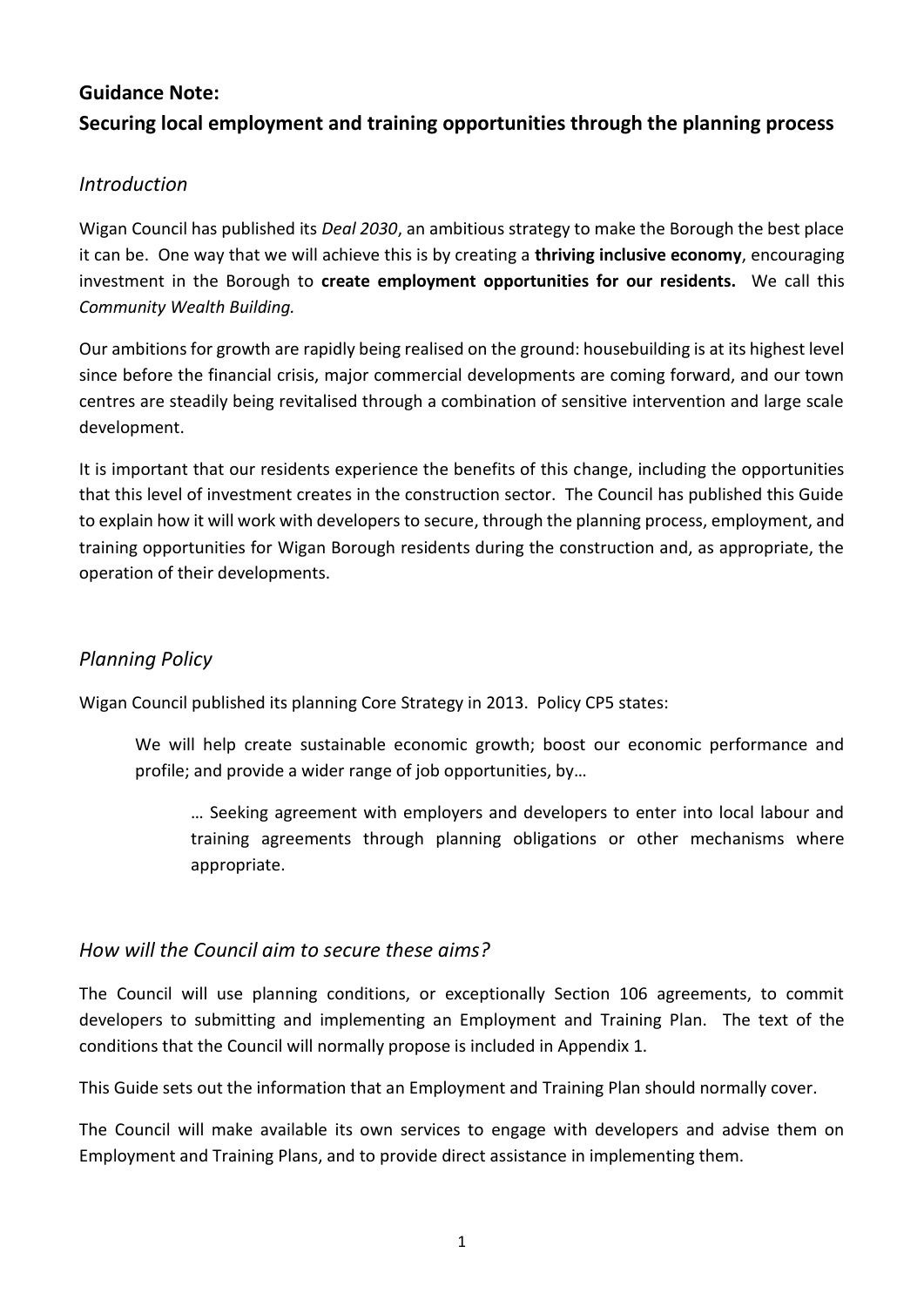# *Which developments will this apply to?*

Although all developers and contractors are encouraged to recruit and train locally wherever possible, the Council recognises that the greatest opportunity to secure high quality employment and sustainable training opportunities is in association with larger developments. These are typically delivered by organisations employing more people and are implemented over a timescale that allows meaningful training programmes to be completed. Employment and Training Plans will be required in respect of applications at or above the following thresholds:

- Residential schemes of over 50 units or a site area of 2 hectares or more
- Retail, commercial, and industrial schemes with a floorspace of 2,000 sq m or more, or on sites of 2 hectares or more
- Educational, hospital, leisure, and recreation schemes on sites of 2 hectares or more
- Schemes with 2 or more land uses on sites of 1.5 hectares or more
- Changes of use of building(s) with a gross floor area of 1,500 sq m or more.
- Any scheme requiring an Environmental Impact Assessment.

# *What does an Employment and Training Plan need to contain?*

Every development is different, and developers should ensure that they have identified the opportunities to achieve the most impact in respect of local employment and training. At the same time the Council wants to ensure that the Plans submitted are broadly consistent in overall scope and format; and in particular that a common set of indicators is reported on, to allow the outcomes achieved to be aggregated at a Borough-wide level and set alongside other monitoring data.

The table below sets out the content that an Employment and Training Plan is expected to contain, along with signposts to sources of further information that will be of assistance. We expect details of the plan to include commitments with regard to delivery from both the main developer and any subcontractors that may be contracted to work on the project. We expect the activity to take place within Wigan borough, and/or with Wigan residents.

| <b>Heading</b>                          | Detailed requirement and source of information                                                                                                                                                                                                                                                                                                                                                                                                                                          |
|-----------------------------------------|-----------------------------------------------------------------------------------------------------------------------------------------------------------------------------------------------------------------------------------------------------------------------------------------------------------------------------------------------------------------------------------------------------------------------------------------------------------------------------------------|
| <b>School and College</b><br>Engagement | Awareness raising projects to raise local aspiration and<br>awareness of career pathway within construction industry<br><b>Assemblies</b><br>$\cap$<br>Workshops<br>$\circ$<br>Careers advice<br>Site visits<br>$\bigcap$<br><b>Mentors</b><br>$\bigcap$<br>Depending on length of contract, consider identifying manager to<br>support a school as an Enterprise Adviser in Wigan<br>(https://www.careersandenterprise.co.uk/employers-<br>volunteers/join-enterprise-adviser-network) |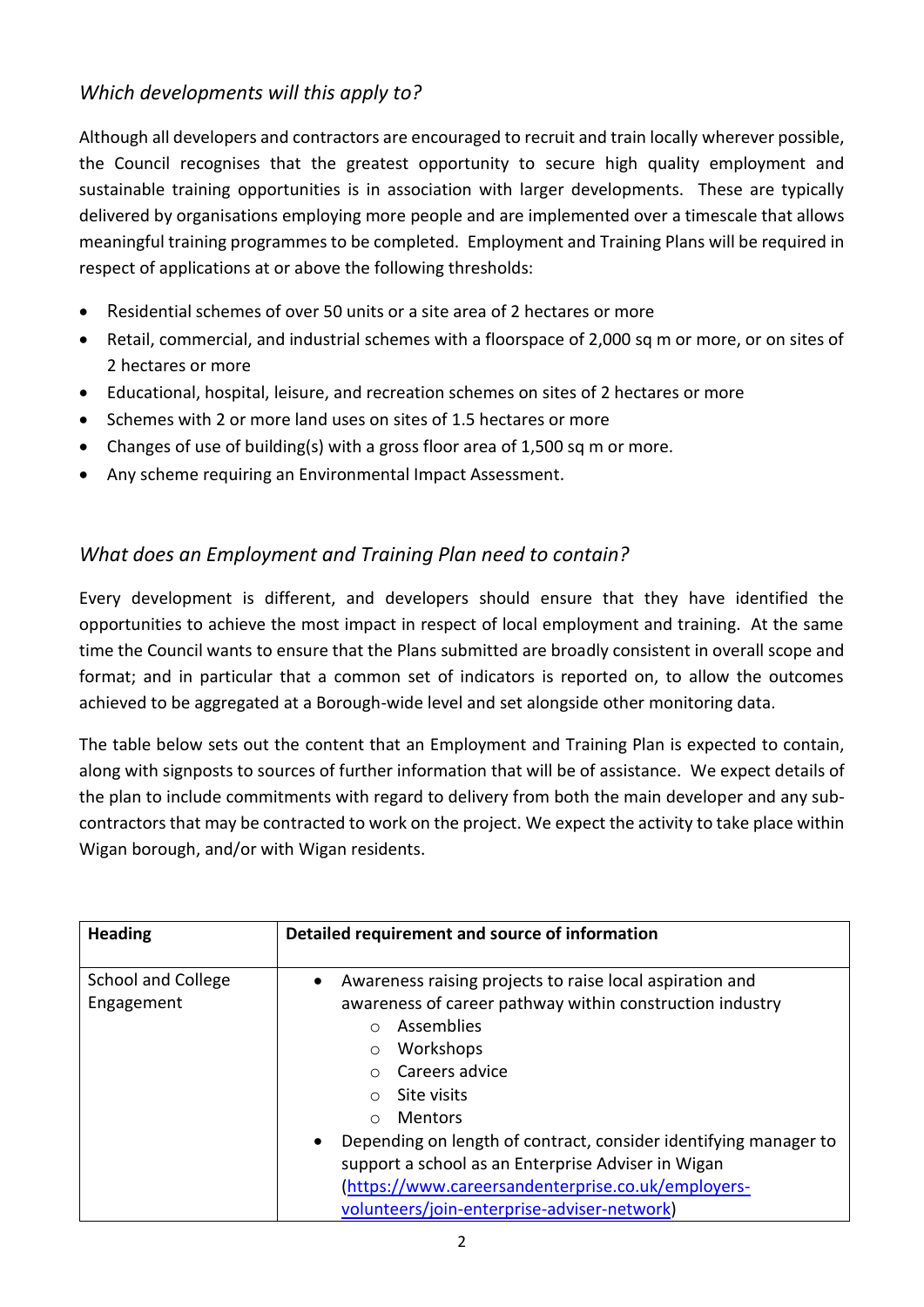| Traineeships                                 | Offer Traineeships onsite or in office-based roles as route for<br>young people in the borough to try roles and gain work<br>experience<br>(https://www.gov.uk/government/collections/traineeships--2)                                                                                                                                                                                                                                                                                                                                                                                              |
|----------------------------------------------|-----------------------------------------------------------------------------------------------------------------------------------------------------------------------------------------------------------------------------------------------------------------------------------------------------------------------------------------------------------------------------------------------------------------------------------------------------------------------------------------------------------------------------------------------------------------------------------------------------|
| Apprenticeships                              | Identify the level of Apprenticeships that will be<br>offered/supported through the scheme. We would like to see<br>how Wigan residents will be supported to apply for these roles<br>and prioritised for local opportunities either directly with the<br>contractor or via your supply chain.                                                                                                                                                                                                                                                                                                      |
| <b>Work Experience</b>                       | Identify the number of work experience opportunities that can be<br>$\bullet$<br>offered to people in the borough through the contract, ideally for<br>school pupils, college students on technical courses, and adults<br>seeking employment.<br>It would also be useful to highlight any opportunities that could<br>be offered to priority groups such as care leavers and young<br>people/adults with special needs who face additional barriers in<br>seeking employment.                                                                                                                      |
| Recruitment                                  | Offer prioritised opportunities for Wigan residents to support our<br>$\bullet$<br>community wealth building principles.<br>Identify opportunities to support long term unemployed and<br>residents with additional barriers to access work opportunities<br>(eg care leavers, offenders, health conditions and disabilities).<br>Consider potential to offer a SWAP for large scale recruitment<br>with guaranteed interviews for Wigan jobseekers.<br>(https://www.gov.uk/government/publications/sector-based-<br>work-academies-employer-guide/sector-based-work-academies-<br>employer-guide). |
| <b>Local Provider Links</b>                  | Outline plans to engage with local partners such as schools,<br>colleges, Job Centre Plus, and training providers to ensure local<br>residents are upskilled and enabled to complete for jobs offered<br>through the scheme.                                                                                                                                                                                                                                                                                                                                                                        |
| Wigan Employment &<br><b>Skills Strategy</b> | Outline how your organisation will support the objectives of our<br>$\bullet$<br>Employment & Skills Strategy through this contract.<br>(https://www.wigan.gov.uk/Docs/PDF/Resident/Jobs-<br>Careers/Employability-and-skills-strategy.pdf).                                                                                                                                                                                                                                                                                                                                                        |

# *Indicators to be reported upon*

To allow the impact of Employment and Training Plans to be tracked alongside other measures put in place under the Community Wealth Building theme, each Plan should include, as a minimum, the National TOMS Framework measures indicated below as core measures that all contractors will be required to report on:

| NT <sub>2</sub> | % of local employees (FTE) on contract                                                |
|-----------------|---------------------------------------------------------------------------------------|
| NT3             | No. of employees (FTE) hired on the contract who are long term unemployed (unemployed |
|                 | for a year or longer) as a result of a recruitment programme                          |
| NT4             | No. of employees (FTE) hired on the contract who are Not in Employment, Education, or |
|                 | Training (NEETs) as a result of a recruitment programme                               |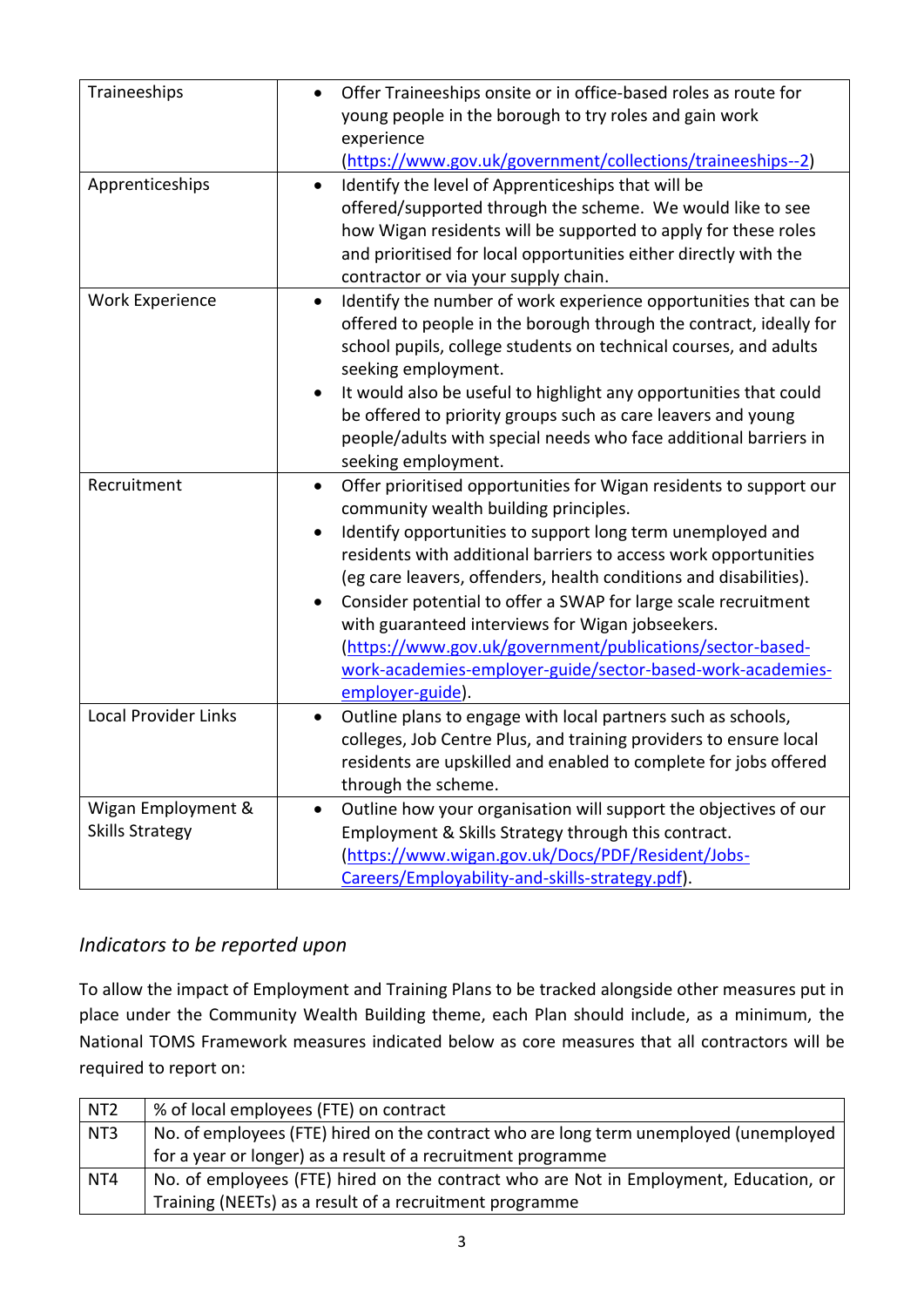| NT <sub>8</sub> | No. of staff hours spent on local school and college visits e.g. delivering careers talks, |
|-----------------|--------------------------------------------------------------------------------------------|
|                 | curriculum support, literacy support, safety talks (including preparation time)            |
| <b>NT10</b>     | No. of weeks of apprenticeships on the contract that have either been completed during     |
|                 | the year, or that will be supported by the organisation until completion in the following  |
|                 | years - Level 2,3, or 4+                                                                   |
| <b>NT11</b>     | No. of hours dedicated to support young people into work (e.g. CV advice, mock interviews, |
|                 | careers guidance) - (under 24 young person)                                                |
| <b>NT12</b>     | No. of weeks spent on meaningful work placements or pre-employment course; 1-6 weeks       |
|                 | student placements (unpaid)                                                                |
| <b>NT41</b>     | Percentage of staff on contract that is paid at least the relevant Real Living wage as     |
|                 | specified by Living Wage foundation                                                        |
| <b>NT42</b>     | % of contractors in the supply chain required (or supported if they are micro and small    |
|                 | business) to pay at least Real Living wage                                                 |
| <b>NT28</b>     | Donations or in-kind contributions to local community projects (£ & materials)             |
| <b>NT29</b>     | No hours volunteering time provided to support local community projects                    |
|                 | National TOMs Framework; Social Value Portal Ltd                                           |

There are additional National TOMS Framework measure that could be included within the plan that can be accessed from: [www.socialvalueportal.com](http://www.socialvalueportal.com/)

## *Monitoring Arrangements*

Monitoring will be undertaken on a 6 monthly cycle led by an officer from Skills and Enterprise. This officer will support the developer/applicant to ensure delivery of the Employment and Training Plan. The developer/applicant will also complete an end of scheme evaluation that needs to be submitted within 3 months of completion of the scheme to outline all performance targets delivered and the economic and community benefits achieved.

# *Useful links*

Wigan Core Strategy [https://www.wigan.gov.uk/Council/Strategies-Plans-and-Policies/Planning/Local](https://www.wigan.gov.uk/Council/Strategies-Plans-and-Policies/Planning/Local-plan/CoreStrategy.aspx)[plan/CoreStrategy.aspx](https://www.wigan.gov.uk/Council/Strategies-Plans-and-Policies/Planning/Local-plan/CoreStrategy.aspx)

Wigan Deal 2030

<https://www.wigan.gov.uk/Council/Strategies-Plans-and-Policies/Deal-2030.aspx>

### Wigan Employment & Skill Strategy

<https://www.wigan.gov.uk/Docs/PDF/Resident/Jobs-Careers/Employability-and-skills-strategy.pdf>

Wigan Community Wealth Building <https://www.wigan.gov.uk/Council/The-Deal/Community-Wealth-Building.aspx>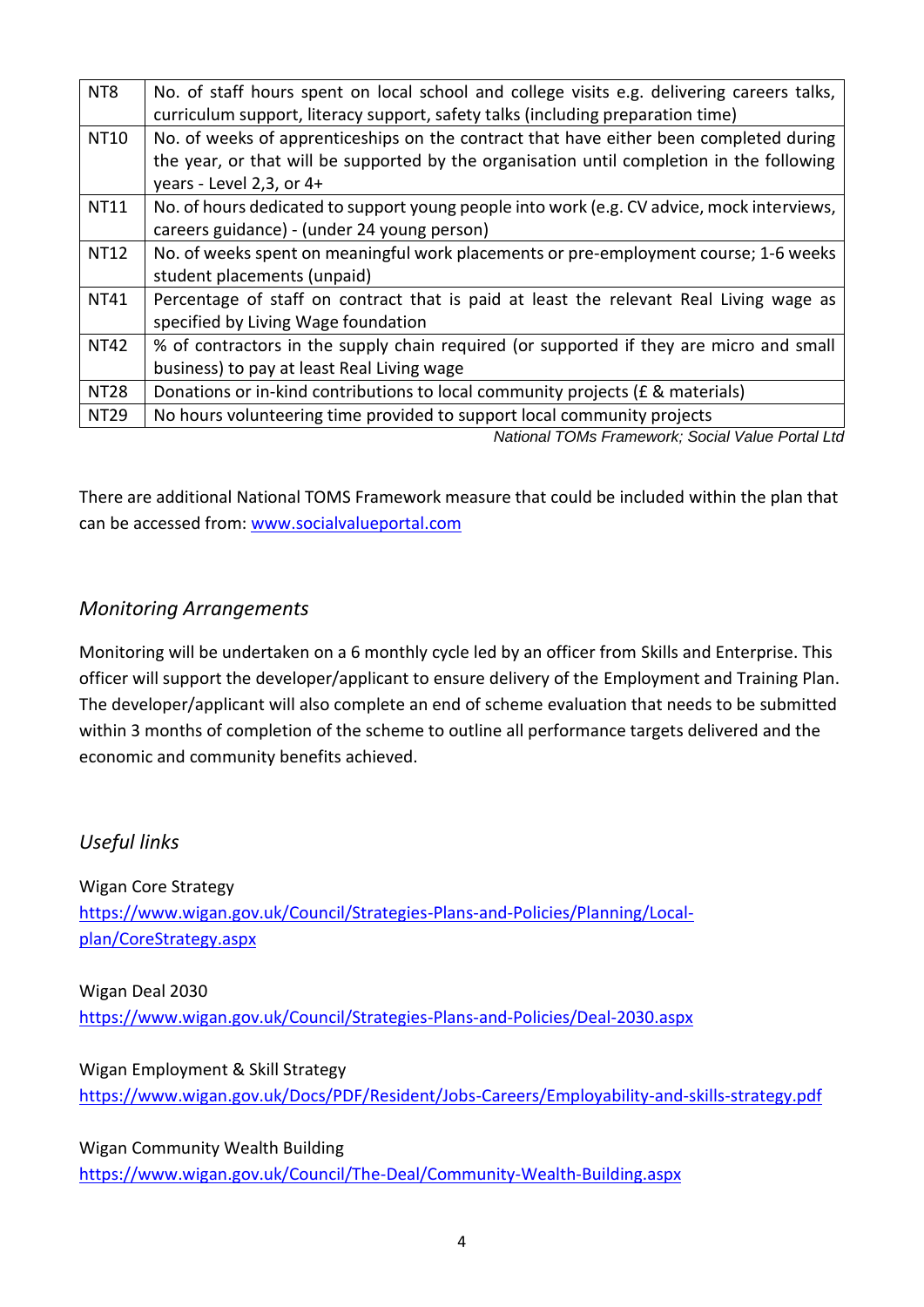# *Standard Conditions*

Where an Employment and Training Plan is to be required, the Council will normally impose the following conditions or conditions, and reasons, on any planning permission. The conditions may be varied to reflect the circumstances of a particular development if necessary.

*Condition for all developments above the threshold identified above:*

No development shall commence until details of a Construction Training and Employment Management Plan (CT&EMP) phase has been submitted to, and approved in writing by, the Local Planning Authority. The CT&EMP will aim to promote training and employment opportunities for local people and include:

- Measures to ensure the owner and contractors work directly with local employment and training agencies;
- Targets for employing local labour;
- Targets for work experience opportunities;
- Measures to provide training opportunities in respect of any new jobs created; and
- Requirements to submit monitoring information on the plan at regular intervals to the Local Planning Authority.

The development shall be carried out in accordance with the agreed CT&EMP(s) and any amendments to the CT&EMP(s) shall be agreed in writing with the Local Planning Authority.

**Reason**: To encourage and promote training and employment opportunities for local people through the construction of the development, having regard to Policy CP5 of the Wigan Local Plan Core Strategy and the revised National Planning Policy Framework (2019).

### *Additional condition for developments that will accommodate employment-generating end users:*

No part of the development hereby approved shall be occupied until details of a Training and Employment Management Plan (T&EMP) relevant to that part, has been submitted to, and approved in writing by, the Local Planning Authority. The T&EMP(s) will aim to promote training and employment opportunities for local people and include:

- Measures to ensure the owner and contractors work directly with local employment and training agencies;
- Targets for employing local labour;
- Targets for work experience opportunities;
- Measures to provide training opportunities in respect of any new jobs created; and
- Requirements to submit monitoring information on the plan at regular intervals to the Local Planning Authority.